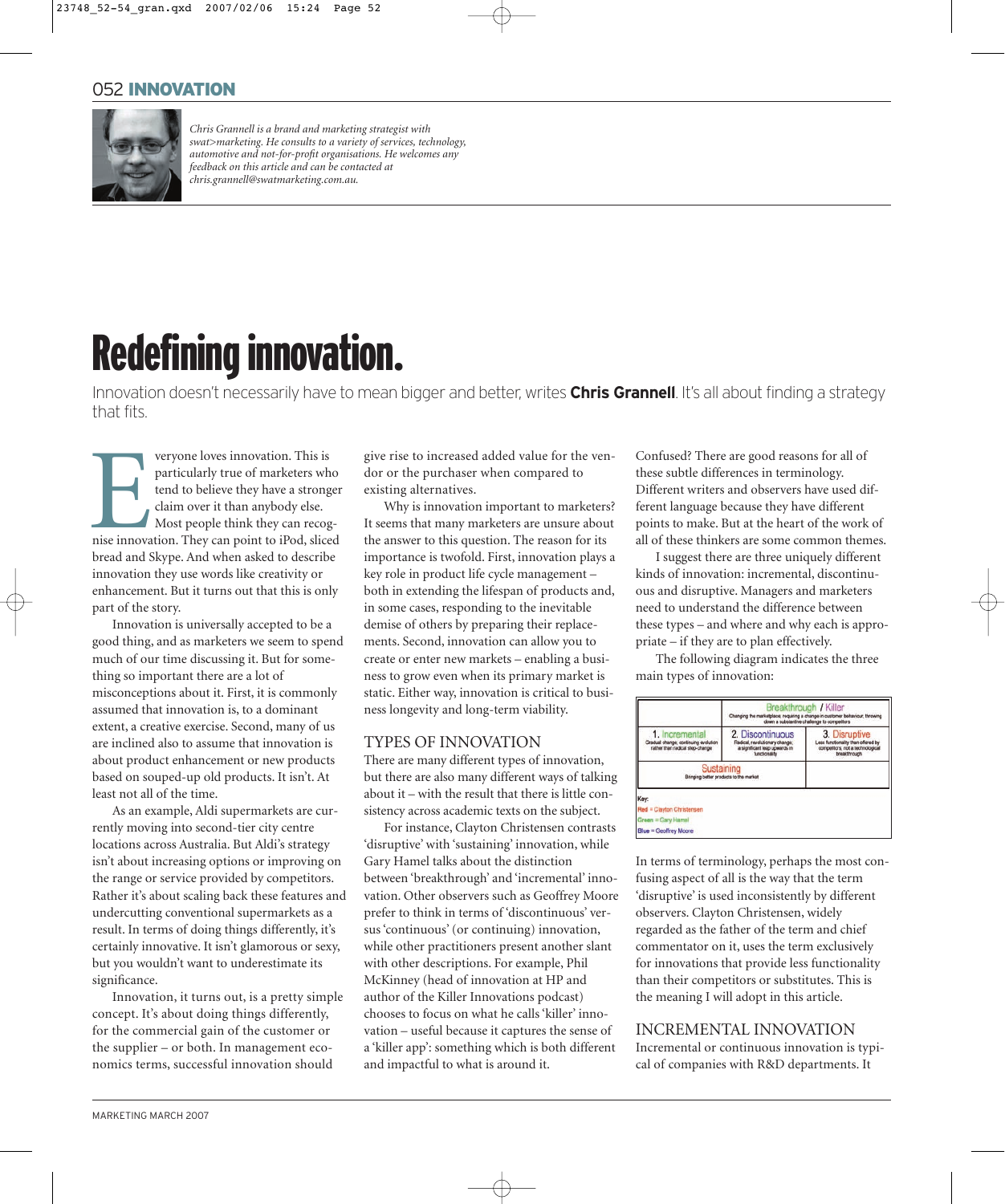# INNOVATION 053

delivers gradual improvements like enhancing software, improving battery life, miniaturising hardware or increasing brightness, and is a result of spending time on the systems, processes and technologies involved. It's about gradual evolution rather than a revolutionary step-change. Ultimately, it enables firms to keep up-to-date with the market and, ideally, to edge ahead. This notion has given rise to the term 'sustaining innovation', which may sound like a contradiction, but in fact acknowledges that the rest of the market is changing too. Firms like Sony have historically been very strong in this area.

23748\_52-54\_gran.qxd 2/12/07 11:28 AM Page 53

# OTHER TYPES OF INNOVATION

Innovation that is not incremental is either discontinuous or disruptive. Academic Garry Hamel uses the term 'breakthrough' to encompass both types of innovation as a means of 'moving beyond the incremental'. He notes that such types of innovation will:

- ✒ produce a shift in customer expectations
- ✒ change the relationships that you have with competitors, and
- ✒ change the economics of your marketplace. I will look at both types of breakthrough innovation – disruptive and discontinuous –

in turn.

#### **DISRUPTIVE INNOVATION**

Disruptive innovation is commonly associated with Harvard Professor Clayton Christensen. He uses the term 'disruptive' because it turns the conventional paradigm of the market on its head, not by improving on competitors' offerings, but by actually reducing functionality. If this sounds like a crazy idea, think about it for a moment. How many times from personal experience have we found ourselves faced with an incremental innovation that offered functionality that we couldn't actually use. The ability to store two million songs instead of one million, perhaps? Or take photographs at eight-megapixel resolution instead of three? Disruptive innovation challenges the commonly-accepted trajectory of rising functionality.

This type of innovation has wrought havoc within many industrial sectors, where, sensing opportunities at the bottom of the market, manufacturers have retooled production lines and processes to produce what would have been largely regarded as substandard products. In the consumer space, examples would include Aldi, discount phone services (which often deliver poorer sound quality because of increased compression rates), and the early



days of online banking or ATMs (which provided a very restricted product compared to counter service). In a sense, such products simplify the product offering.

#### **DISCONTINUOUS INNOVATION**

Discontinuous innovation involves a radical seismic shift; a significant leap upwards in functionality. Products like Skype and iPod are in this category although they are frequently (and incorrectly) described as disruptive innovations because they have revolutionised their markets (or arguably even created new ones). But Skype and iPod are discontinuous rather than disruptive since they offer new features and benefits instead of cutting back on those of their predecessors.

As indicated in my diagram, discontinuous innovation may break through into a new market (breakthrough innovation), or it may be manifest as a powerful instance of sustaining innovation (growing the existing market). How it is perceived is entirely a matter of scale and perspective.

It is easy for businesses to waste time and money on innovation programs without understanding what is required. Proper analysis is critical in planning for innovation if a

company is to avoid rushing headlong into the wrong type. The critical questions here are 'Where are different kinds of innovation appropriate?', and 'How can we resource for them?'.

If you're in a marketplace that is moving fast, then you had better skill your company for continuing innovation, simply to hold on to your market position. This will require investment in people and a culture that keeps close to new technology and even closer to the customer. It means building a business that is nimble and able to anticipate and react to opportunities. Staying abreast of evolving customer requirements and changes among suppliers, partners and competitors is critical if a company is to understand where and how it needs to change – and where changing technologies present opportunities. **LISTEN TO YOUR CUSTOMERS**

Because much continuing innovation is about incremental improvement (a smaller computer, faster hard disk, bigger CD player, louder speakers etc.), it doesn't require a great deal of external stimulus to direct it. Not so for other types of innovation. Successful discontinuous and disruptive innovations tend to follow from